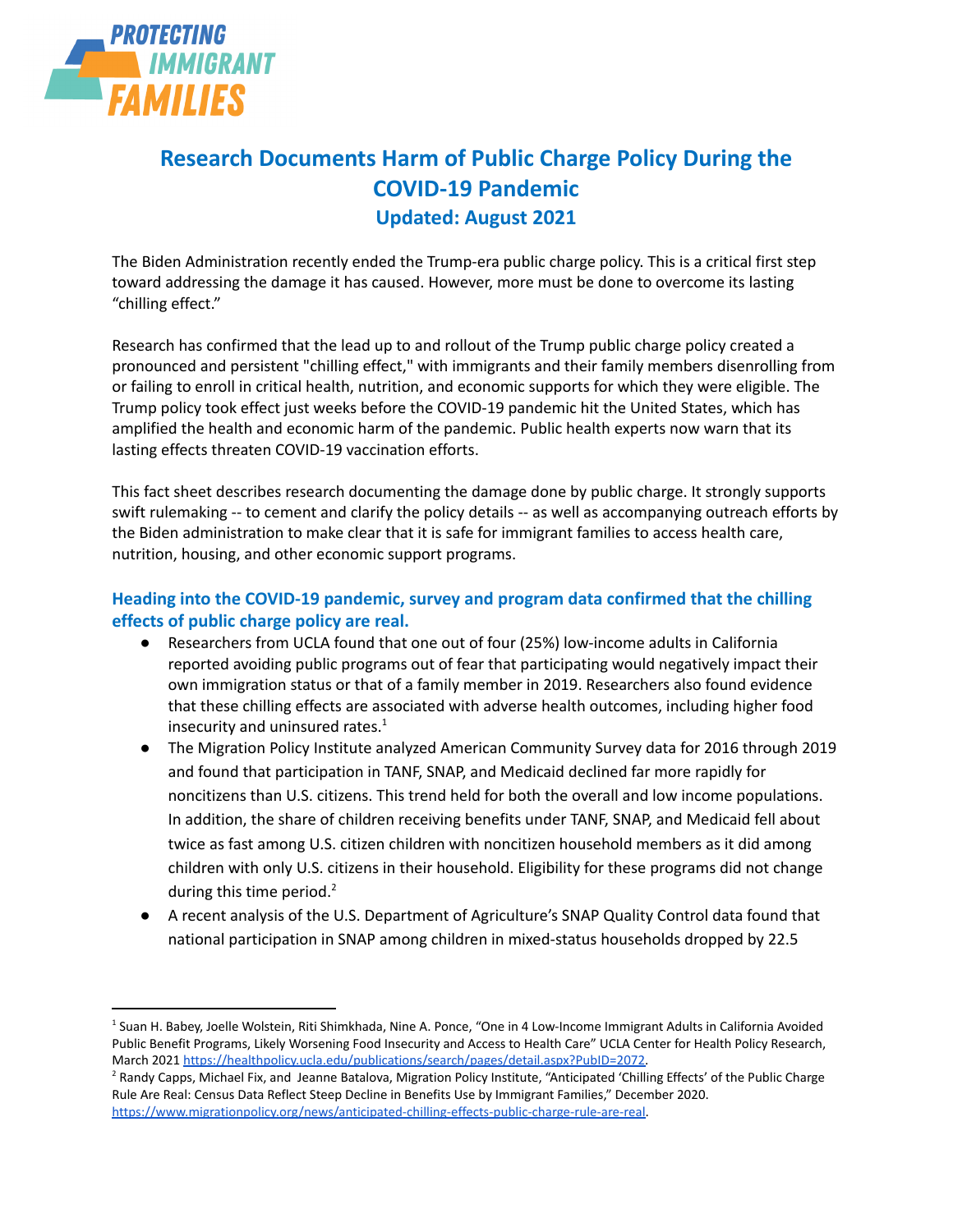percent (more than 718,000 children) between fiscal years 2018-2019. This drop represents a decrease that is five times that of the decrease among U.S. children in citizen-only households.<sup>3</sup>

- Research published in *Health Affairs* found evidence of the causal effect of the announcement of the Trump public charge regulations on access to public benefits. The researchers' analysis of state-reported data shows that the announcement of the public charge regulations was associated with a decrease in Medicaid enrollment of approximately 260,000 children from 2017 levels. 4
- In a subsequent special immigrant-focused edition of *Health Affairs*, research shows that the Trump-era public charge regulation likely deterred essential workers from seeking needed care and aid during the COVID-19 pandemic. Using Census Bureau data, researchers found that the public charge policy likely caused 2.1 million essential workers and household members to forgo Medicaid and 1.3 million to forgo SNAP.<sup>5</sup>
- New York City analyzed SNAP program data and found that from January 2018 to January 2019, the SNAP caseload for non-citizens fell by more than three times the caseload for citizens (the caseload dropped 10.9% for non-citizens and 2.8% for citizens). From January 2017 to 2018, the SNAP caseload for noncitizens dropped by nearly double that of citizens (the caseload dropped 6.2% for non-citizens and 3.2% for citizens). 6
- In a series of focus groups conducted in 2019 and into January 2020 by FRAC and the National Immigration Law Center, more than one-quarter of immigrant parents who were surveyed reported that they stopped using the Supplemental Nutrition Assistance Program (SNAP) or other food programs in the last two years; this was due to immigration-related concerns, and was echoed by nutrition service providers.<sup>7</sup>

### **Since COVID-19 began, research continues to document that immigrant families are forgoing critical health and economic support programs because of public charge concerns.**

● In December 2020, the Urban Institute found that adults in low-income immigrant families had suffered serious employment impacts from the economic crisis (51.8 percent), had experienced high rates of food insecurity in the past year (41.4 percent), and were worried about meeting their basic needs in the next month, including having enough to eat (43.2 percent) and being able to pay rent or a mortgage (50.8 percent), utility bills (49.1 percent), or medical costs (52.1 percent). Despite facing disproportionate hardships throughout the pandemic, more than 1 in 4 adults in low-income immigrant families (27.5 percent) reported they or a family member

<sup>&</sup>lt;sup>3</sup> Alexandra Ashbrook, Food Research and Action Center. "[New Data Reveal Stark Decreases in SNAP Participation Among U.S.](https://frac.org/wp-content/uploads/SNAP-Participation-Among-U.S.-Citizen-Children.pdf) [Citizen Children Living With a Non-Citizen"](https://frac.org/wp-content/uploads/SNAP-Participation-Among-U.S.-Citizen-Children.pdf). May 2021

<sup>4</sup> Jeremy Barofsky, Ariadna Vargas, Dinardo Rodriguez, Anthony Barrows, "Spreading Fear: The Announcement of the Public Charge rule Reduced Enrollment in Child Safety-Net Programs" Health Affairs, October 2020, <https://www.healthaffairs.org/doi/10.1377/hlthaff.2020.00763>.

<sup>&</sup>lt;sup>5</sup> Sharon Touw, Grace McCormack, David Himmelstein, Steffie Woolhandler, and Leah Zallman. "Immigrant Essential Workers Likely Avoided Medicaid And SNAP Because Of A Change To The Public Charge Rule," Health Affairs, July 2021, [https://www.healthaffairs.org/doi/pdf/10.1377/hlthaff.2021.00059.](https://www.healthaffairs.org/doi/pdf/10.1377/hlthaff.2021.00059)

<sup>&</sup>lt;sup>6</sup> New York City, "Department of Social Services and [Mayor's Office of Immigrant Affairs, Fact Sheet:](https://www1.nyc.gov/assets/immigrants/downloads/pdf/Fact-Sheet-June-2019.pdf) SNAP Enrollment Trends in [New York City,"](https://www1.nyc.gov/assets/immigrants/downloads/pdf/Fact-Sheet-June-2019.pdf) June 2019.

<sup>&</sup>lt;sup>7</sup> Alexandra Ashbrook. Jackie Vimo, Food Research and Action Center, National Immigration Law Center. "Food [Over Fear:](https://frac.org/wp-content/uploads/NILC_Latinx-Immigrant-Families.pdf) [Overcoming Barriers to Connect Latinx Immigrant Families](https://frac.org/wp-content/uploads/NILC_Latinx-Immigrant-Families.pdf) to Federal Nutrition and Food Programs." December 2020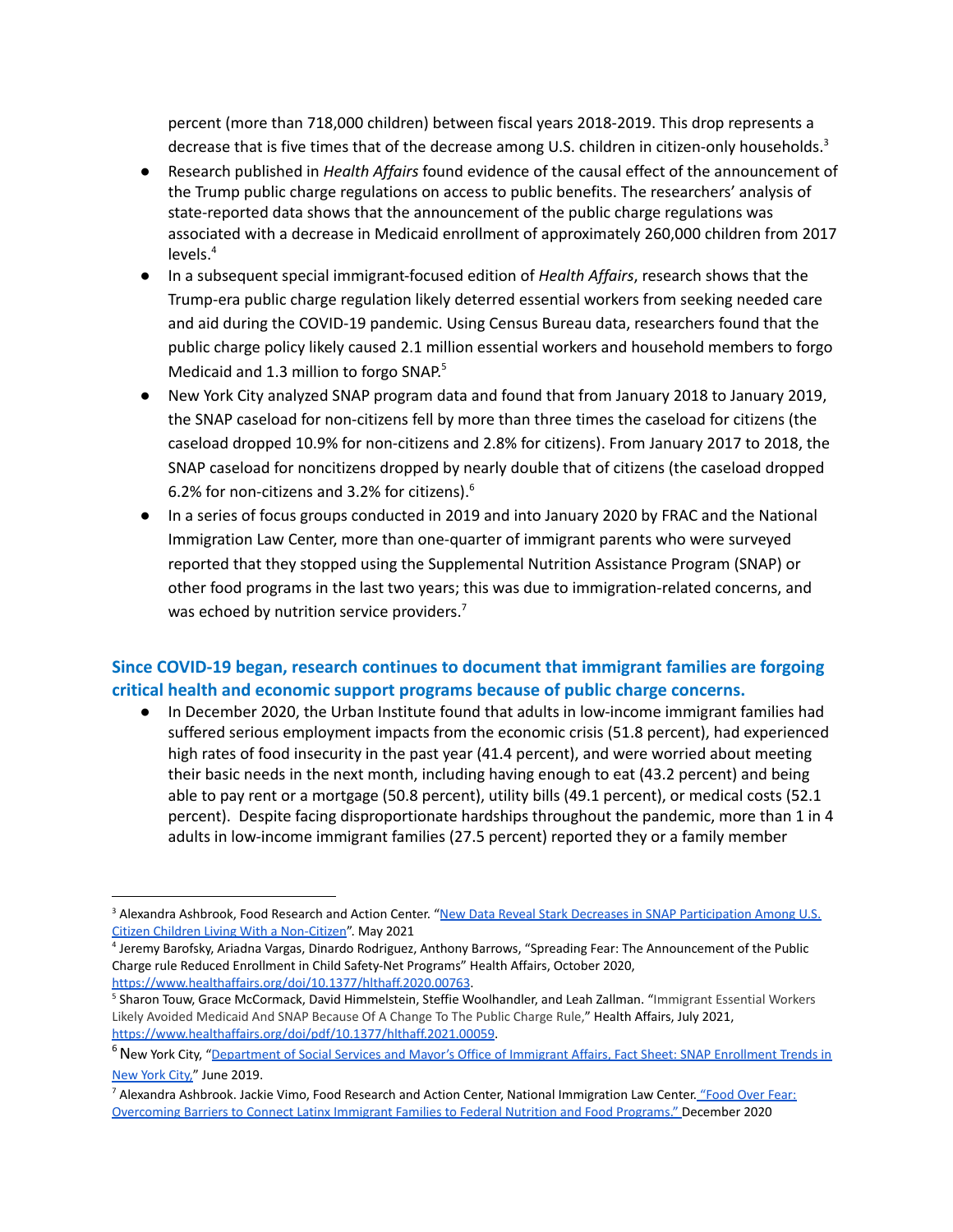avoided noncash benefits or other help with basic needs because of green card or other immigration concerns in 2020.<sup>8</sup>

- The Urban Institute found that in 2020, adults in immigrant families with children were more likely to report chilling effects than their counterparts without children (20.0 percent versus 15.0 percent)<sup>9</sup>. Nonpermanent residents were most likely to report that they or a family member experienced chilling effects at 42.3%. This group of respondents would have been more likely than other immigrant families to be affected by the public charge rule.<sup>10</sup>
- In 2020, the Urban Institute found that approximately one in seven adults in immigrant families (13.6%) reported that they or a family member avoided public benefit programs, such as Medicaid, CHIP, SNAP, or housing assistance, because of concerns about future green card applications. Among families in which one or more members did not have a green card, the chilling effect was more severe - more than one in four (27.7%) adults in these families reported avoiding benefits because of green card concerns.<sup>11</sup>
- In a 2021 poll from the Kaiser Family Foundation among Hispanic adults in the United States, one in ten (11%) respondents reported that they or their family member have avoided participating in a government assistance program that helps with food, housing, or health care because they were afraid it might negatively affect their or a family member's immigration status. That figure more than doubles to 26% among potentially undocumented Hispanic adults.<sup>12</sup>
- A survey of community-based organizations conducted by the Urban Institute found evidence of avoidance of COVID-19 relief programs because of immigration concerns. Despite not being implicated in Trump's public charge regulation, immigrant-serving organizations reported chilling effects in Pandemic EBT, a program designed to feed children who were receiving free or reduced priced meals at school, as well as other key federal relief programs.<sup>13</sup>

# **Research and providers report that immigrants are afraid to access medical treatment for COVID-19 due to public charge concerns.**

● Based on a survey of immigrant households in Massachusetts conducted by the Massachusetts Immigrant and Refugee Advocacy (MIRA) Coalition, of all survey respondents who got sick and didn't seek COVID-19 testing and treatment, approximately 10% reported fears being labeled a public charge and another 6% reported fears that their information would be shared with immigration agents as reasons why they didn't get tested. Among respondents with undocumented members in the household, nearly 18% reported fears of being labeled a public

<sup>&</sup>lt;sup>8</sup> Hamutal Bernstein, Dulce Gonzalez, Michael Karpman, Urban Institute. "[Adults in Low-Income Immigrant Families Were](https://www.urban.org/sites/default/files/publication/104280/adults-in-low-income-immigrant-families-deeply-affected-by-pandemic-yet-avoided-safety-net_0.pdf) [Deeply Affected by the COVID-19 Crisis yet Avoided](https://www.urban.org/sites/default/files/publication/104280/adults-in-low-income-immigrant-families-deeply-affected-by-pandemic-yet-avoided-safety-net_0.pdf) Safety Net Programs in 2020" May 2021.

<sup>&</sup>lt;sup>9</sup> Jennifer M. Haley, Genevieve M. Kenney, Hamutal Bernstein, Dulce Gonzalez, Urban Institute. "<u>Many [Immigrant Families with](https://www.urban.org/research/publication/many-immigrant-families-children-continued-avoid-public-benefits-2020-despite-facing-hardships)</u> [Children Continued to Avoid Public Benefits in 2020,](https://www.urban.org/research/publication/many-immigrant-families-children-continued-avoid-public-benefits-2020-despite-facing-hardships) Despite Facing Hardships". May 2021.

<sup>&</sup>lt;sup>10</sup> Jennifer M. Haley, Genevieve M. Kenney, Hamutal Bernstein, Dulce Gonzalez, Urban Institute. "<u>Many [Immigrant Families with](https://www.urban.org/research/publication/many-immigrant-families-children-continued-avoid-public-benefits-2020-despite-facing-hardships)</u> [Children Continued to Avoid Public Benefits in 2020,](https://www.urban.org/research/publication/many-immigrant-families-children-continued-avoid-public-benefits-2020-despite-facing-hardships) Despite Facing Hardships". May 2021.

<sup>&</sup>lt;sup>11</sup> Hamutal Bernstein, Michael Karpman, Dulce Gonzale, and Stephen Zuckerman, Urban Institute, "Immigrant Families Continued Avoiding the Safety Net during the COVID-19 Crisis" February 2021

[https://www.urban.org/sites/default/files/publication/103565/immigrant-families-continued-avoiding-the-safety-net-during-the-covid-19-crisis.](https://www.urban.org/sites/default/files/publication/103565/immigrant-families-continued-avoiding-the-safety-net-during-the-covid-19-crisis.pdf) [pdf.](https://www.urban.org/sites/default/files/publication/103565/immigrant-families-continued-avoiding-the-safety-net-during-the-covid-19-crisis.pdf)

<sup>&</sup>lt;sup>12</sup> Liz Hamel, Samantha Artiga, Alauna Safarpour, Mellisha Stokes, Mollyann Brodie, Kaiser Family Foundation. [KFF COVID-19](https://www.kff.org/coronavirus-covid-19/poll-finding/kff-covid-19-vaccine-monitor-access-information-experiences-hispanic-adults/view/footnotes/) [Vaccine Monitor: COVID-19 Vaccine Access, Information,](https://www.kff.org/coronavirus-covid-19/poll-finding/kff-covid-19-vaccine-monitor-access-information-experiences-hispanic-adults/view/footnotes/) and Experiences Among Hispanic Adults in the U.S. May 2021.

<sup>&</sup>lt;sup>13</sup> Hamutal Bernstein, Jorge Gonzale, Dulce Gonazalez, Jahnavi Jagannath, Urban Institute, "Immigrant-Serving Organizations' Perspectives on the COVID-19 Crisis" August 2020

<https://www.urban.org/research/publication/immigrant-serving-organizations-perspectives-covid-19-crisis>.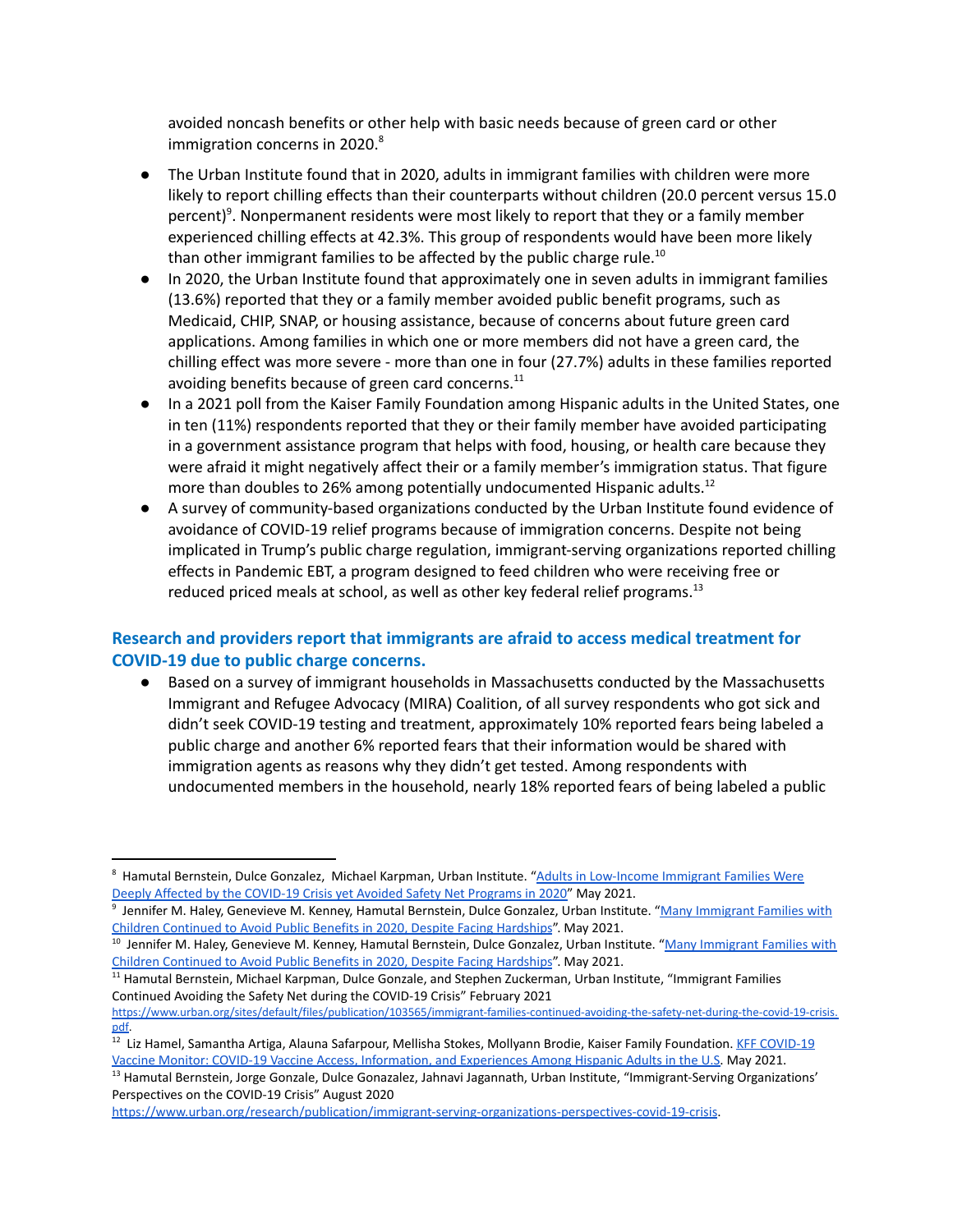charge and about 13% reported fears that their information would be shared with immigration agents. 14

- Based on a survey of community-based organizations conducted by the Urban Institute, nearly 70% reported that public charge and other anti-immigrant policies deterred the people they serve from seeking COVID-19 testing and treatment. That survey found that 43% of service providers reported that "some" clients are avoiding COVID-19 testing or treatment because of immigration enforcement or immigration status concerns. An additional 26 percent indicated that "almost everyone" or "many" had been deterred from testing or treatment by immigration concerns. 15
- A physician who provides medical care to farmworkers in California stated that his patients are "afraid to seek medical care" and are "fearful of negative immigrations consequences if they use publicly subsidized medical services due to the public charge rule" during the pandemic. People who harvest and process the crops that keep our nation fed are working while sick because they cannot afford to feed their own families if they stay home and are "afraid to apply for nutrition assistance programs… due to the fear that if they receive those benefits, the public charge rule will negatively affect their immigration status in the future."<sup>16</sup>
- A medical resident working at a community health center in Connecticut reported patients with COVID-19 symptoms who were afraid to go to the hospital or seek testing because of public charge. <sup>17</sup> An attorney in California reported that survivors of human trafficking and crime victims who lost their jobs or experienced reduced income because of COVID-19 were afraid to apply for unemployment and receive nutrition assistance programs to support their families.<sup>18</sup>

# **Research shows that anti-immigrant policies, like public charge, are creating misinformation about eligibility and undermining vaccination efforts.**

- In a poll conducted by the Kaiser Family Foundation, over a third (35%) of respondents, rising to 63% of potentially undocumented Hispanic adults, reported concerns that by getting the COVID-19 vaccine, they will negatively affect their own or a family member's immigration status. 19
- The Kaiser Family Foundation also found that there are gaps in information about who is eligible for the vaccine and how to get it among the Hispanic population. At least half of surveyed respondents were unaware that the vaccines are free for all U.S. residents and that all adults are eligible regardless of immigration status.<sup>20</sup>
- Social epidemiologist Amanda Latimore at the Johns Hopkins Bloomberg School of Public Health cites public charge specifically as a driver of vaccine hesitancy among Latinx families.<sup>21</sup>

<sup>&</sup>lt;sup>14</sup> MIRA (2020). The Impact of COVID-19 on Immigrants in Massachusetts: Insights from our Community Survey. Written by Marion Davis for the Massachusetts Immigrant and Refugee Commission. Boston, Mass. Available at <http://www.miracoalition.org/cvsurvey>.

<sup>&</sup>lt;sup>15</sup> Hamutal Bernstein, Jorge Gonzale, Dulce Gonazalez, Jahnavi Jagannath, Urban Institute, "[Immigrant-Serving](https://www.urban.org/research/publication/immigrant-serving-organizations-perspectives-covid-19-crisis) Organizations' [Perspectives on the COVID-19 Crisis"](https://www.urban.org/research/publication/immigrant-serving-organizations-perspectives-covid-19-crisis) August 2020.

<sup>&</sup>lt;sup>16</sup> [Motion by Government Plaintiffs to Temporarily Lift](http://supremecourt.gov/DocketPDF/19/19A785/141515/20200413153014307_19A785%20Motion%20to%20Temporarily%20Lift%20or%20Modify%20Stay.pdf) or Modify the Court's Stay of the Orders Issued by the United States [District Court for the Southern District of New York](http://supremecourt.gov/DocketPDF/19/19A785/141515/20200413153014307_19A785%20Motion%20to%20Temporarily%20Lift%20or%20Modify%20Stay.pdf). Department of Homeland Security, et al. v. New York, et al. (April 13, 2020). Retrieved April 27, 2020..

 $17$  Ibid.

 $18$  Ibid.

 $^{20}$  Ibid. <sup>19</sup> Liz Hamel, Samantha Artiga, Alauna Safarpour, Mellisha Stokes, Mollyann Brodie, Kaiser Family Foundation. [KFF COVID-19](https://www.kff.org/coronavirus-covid-19/poll-finding/kff-covid-19-vaccine-monitor-access-information-experiences-hispanic-adults/view/footnotes/) [Vaccine Monitor: COVID-19 Vaccine Access, Information,](https://www.kff.org/coronavirus-covid-19/poll-finding/kff-covid-19-vaccine-monitor-access-information-experiences-hispanic-adults/view/footnotes/) and Experiences Among Hispanic Adults in the U.S. May 2021.

<sup>&</sup>lt;sup>21</sup> The Baltimore Sun, "Building Community trust essential [to COVID vaccine acceptance" December 2020.](https://www.baltimoresun.com/opinion/op-ed/bs-ed-op-1206-vaccine-acceptance-20201204-vqyht6ux2jemjaodjlpfcmjv7y-story.html)